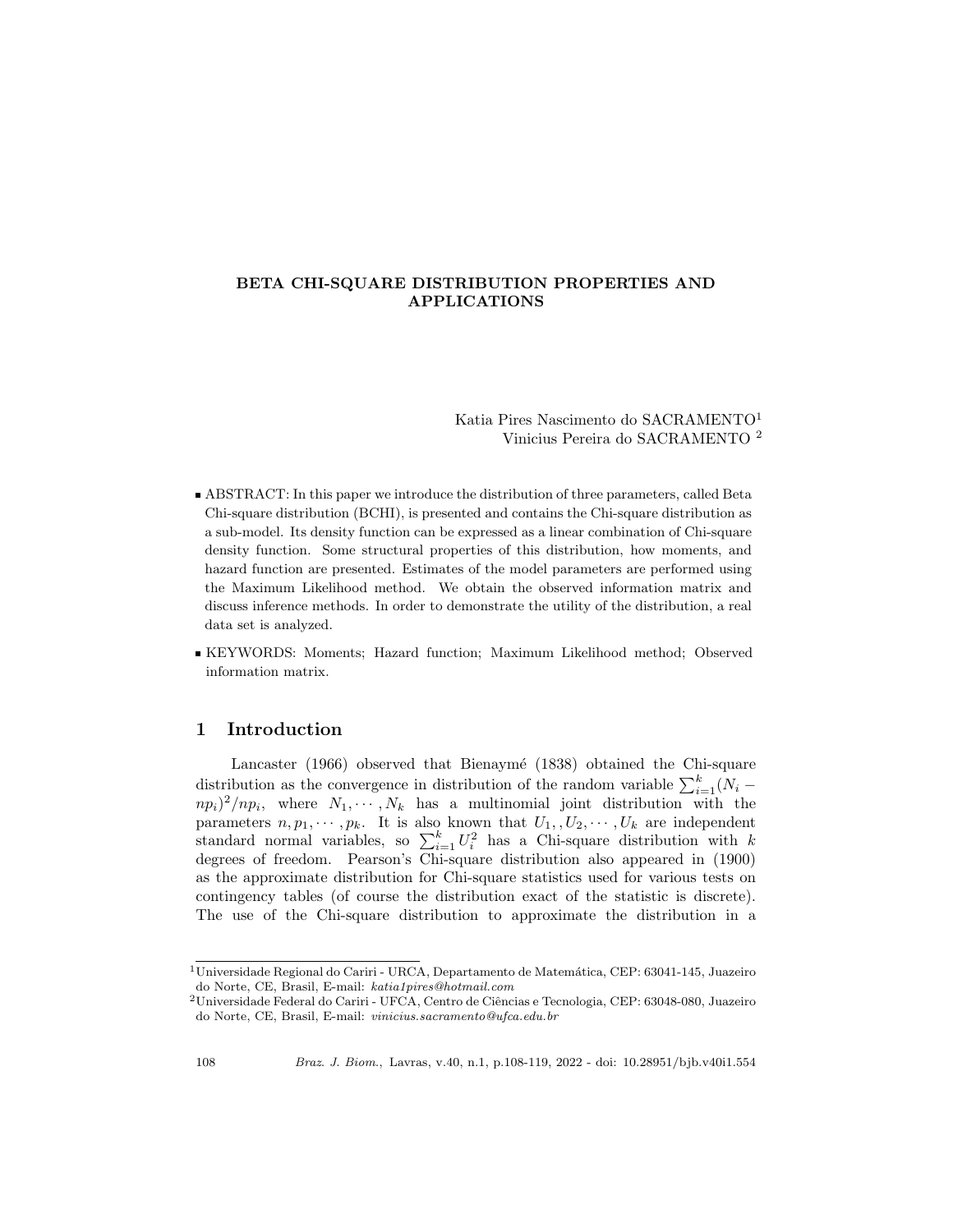quadratic form (particularly the positive defined one) in multinormal variables is well established and generalized. Order moments and statistics of the Chi-square distribution appear in many areas of probability and statistics. Some examples are: approximations of convolutions of random variables, multivariate statistical tests, Pearson test statistics  $\chi^2$ , quality of statistical adjustments, classification and selection procedures, tests of homogeneity of variances and transformations. For more details Tiku (1965), Jensen (1973), Hall (1983), Holtzman and Good (1986), Ko e Yum (1991), Wang (1994), and Mathai Pederzoli (1996), Fujikoshi (1997), Fujisawa (1997), Fujikoshi (2000) and Garcia-Perez and Nunez-Anton (2004).

The classes of beta-generalized distributions have received a considerable attention in recent years, particularly after the recent work by Eugene et al. (2002) and Jones  $(2004)$ . Eugene *et al.*  $(2002)$  created the normal beta distribution (BN), introducing the cumulative distribution function of the normal  $G(x)$  in (3), and derived some of its first moments. More general expressions of moment for BN were derived by Gupta and Nadarajah (2004). Nadarajah and Kotz (2004) presented the beta Gumbel distribution (BG) , obtained closed-form expressions for the moments,asymptotic distribution of extreme order statistics, and discussed the estimation procedure by maximum likelihood. Nadarajah and Gupta (2004) presented the beta Fréchet (BF) distribution for  $G(x)$  being the Fréchet distribution.

Later, Nadarajah and Kotz (2005) worked with the exponential beta distribution (BE) and obtained the moment generating function, the first four cumulants, the asymptotic distribution of extreme order statistics and discussed the estimation procedure by maximum likelihood. The log F (or beta logistic) distribution was presented by Brown *et al.* (2002), existing for more than 20 years. Kong, et al. (2007) proposed a generalized distribution class called beta-gamma and examined some of its properties. Cordeiro and Nadarajah (2011) obtained closed forms of the expressions of moments of a class of generalized distributions and Cordeiro, *et al.* (2012) found the generalized beta gamma (BGG). Recently Elbatal, et al. (2019) introduced a new five parameter continuous probability distribution called the modified Gompertz beta distribution.

Chi-square distribution is a special case of the Gamma distribution then the Beta Chi-square distribution (BCHI), proposed here, is a special case of the Betagamma distribution. In this article, we present the BCHI distribution, analyze some of its properties, the shape of the pdf, moments, hazard function, inferential studies and an application in a real database are provided to illustrate the usefulness of the proposed model.

### 2 The Model Definition

If  $G(x)$  denotes the cumulative distribution function (cdf) of a random variable X, then the generalized class of distributions, as defined by Eugene *et al.* (2002), can be define as

$$
F(x) = I_{G(x)}(a, b),\tag{1}
$$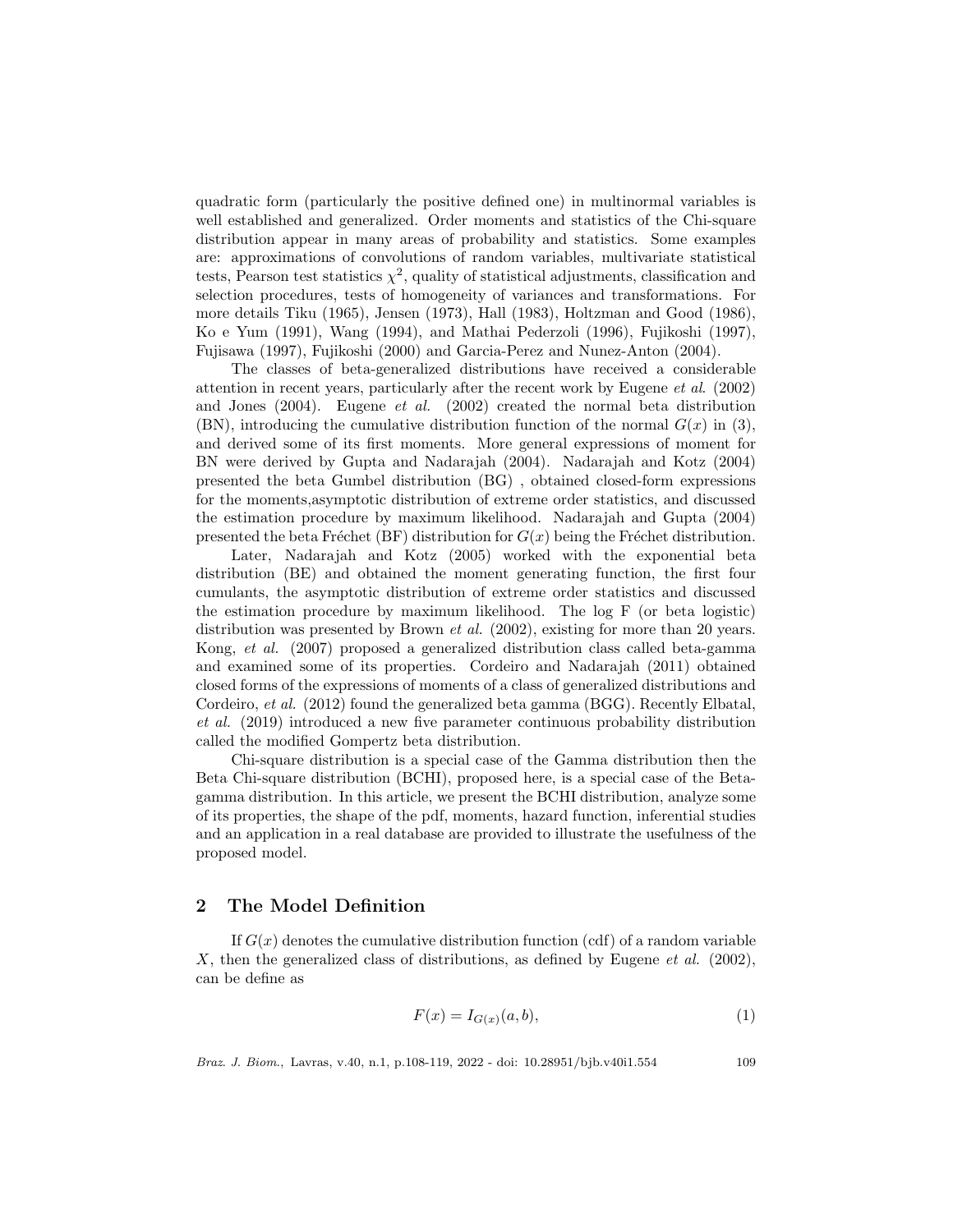for  $a > 0$  e  $b > 0$ , where

$$
I_{G(x)}(a,b) = \frac{B_{G(x)}(a,b)}{B(a,b)}
$$
\n(2)

denotes the incomplete beta ration, and the incomplete beta function is given by

$$
B_{G(x)}(a,b) = \int_0^{G(x)} w^{a-1} (1-w)^{b-1} dw,
$$
\n(3)

and

$$
B(a, b) = \Gamma(a)\Gamma(b).
$$

The probability density function corresponding to (1) is given by

$$
f(x) = \frac{g(x)}{B(a,b)} (G(x))^{a-1} (1 - G(x))^{b-1},
$$
\n(4)

where  $g(x)$  is the pdf corresponding to  $G(x)$ .

In this article, we consider the case when  $G(x)$  is the cumulative distribution function of the Chi-square distribution with parameter  $\alpha$ . Thus, the random variable X follows the beta Chi-square distribution  $BCHI(\alpha, a, b)$ , with probability density function (pdf)

$$
BCHI(\alpha, a, b) = \frac{x^{\alpha/2 - 1}e^{-x/2}}{2^{\alpha/2}\Gamma(\alpha/2)B(a, b)} \left(\frac{\gamma(\alpha/2, x/2)}{\Gamma(\alpha/2)}\right)^{a-1} \left(1 - \frac{\gamma(\alpha/2, x/2)}{\Gamma(\alpha/2)}\right)^{b-1},\tag{5}
$$

where  $\gamma(\alpha/2, x/2) = \int_0^{x/2} t^{\alpha/2 - 1} exp(-t) dt$  is the incomplete Gamma function.

By using Equation (1), the cdf of the  $BCHI(\alpha, a, b)$  is given by

$$
F(x) = \frac{1}{B(a,b)} \int_0^{\frac{\gamma(\frac{\alpha}{2},\frac{x}{2})}{\Gamma(\frac{\alpha}{2})}} w^{a-1} (1-w)^{b-1} dw.
$$
 (6)

The BCHI distribution for  $a = b = 1$  reduces to the Chi-square distribution with parameter  $\alpha$ . The Fig. 1 illustrates the distribution function (6) and the density function (5), respectively, of BCHI, for different values of  $\alpha$ .

### 3 General formula for moments

In statistical analysis, it is essential to study the moments, some of the most important characteristics of a distribution can be studied using moments, such as trend, dispersion, asymmetry and kurtosis. According to Cordeiro and Nadarajah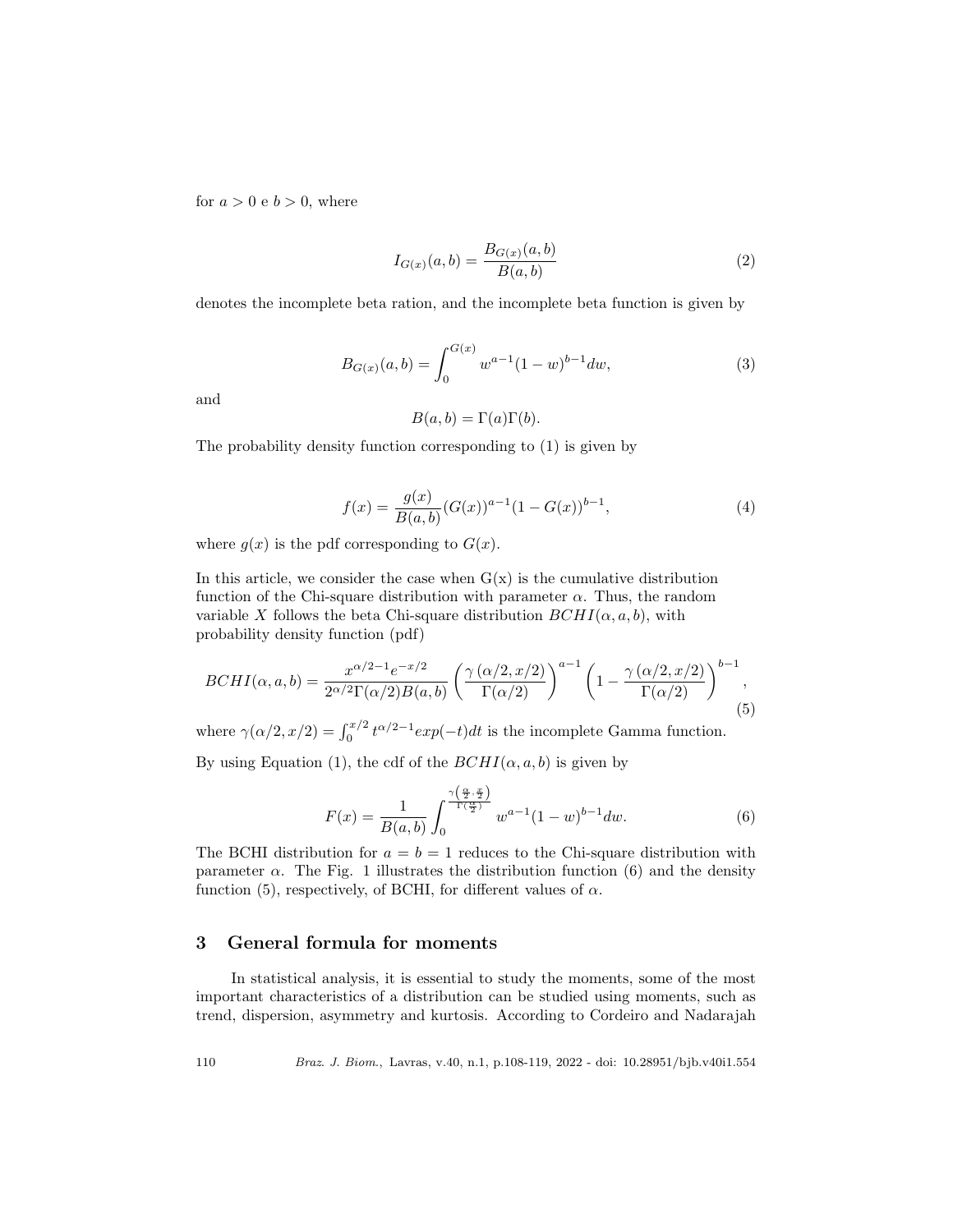

Figure 1 - Illustration of some possible forms of the distribution function (7) and the density function (6), for constant values of  $a = 0.7$ ,  $b = 1.35$  and different values of  $(\alpha)$ .

(2011), we must assume that X has pdf of any primitive G distribution, in our case the Chi-square distribution, and Y follows the Beta Chi-square distribution function. Here, we use power series to rewrite Chi-square beta distribution, as follows

$$
{1 - G(x)}^{b-1} = \sum_{i=0}^{\infty} (-1)^{i} {b-1 \choose i} G(x)^{i}.
$$

Repeating this process, we can rewrite the equation (4) as follows

$$
f(x) = g(x) \sum_{i,j=0}^{\infty} \sum_{r=0}^{j} w_{i,j,r} G(x)^r,
$$
 (7)

on what

$$
w_{i,j,r} = \frac{(-1)^{1+j+r}}{B(a,b))} {b-1 \choose i} {a+i-1 \choose j}{j \choose r}.
$$

More details can be found in Cordeiro and Nadarajah (2011). In order to find ordinary moments, we use the probability-weighted moments (PWM) method, proposed by Greenword, et al. (1979) and later applied to the Betas distributions by Cordeiro and Nadarajah (2011).

According to Greenword, et al. (1979), a distribution function  $F = F(x) =$  $P(X \leq x)$  can be characterized by PWM, when it is defined as

$$
M_{s,r} = E[X^s F^r].
$$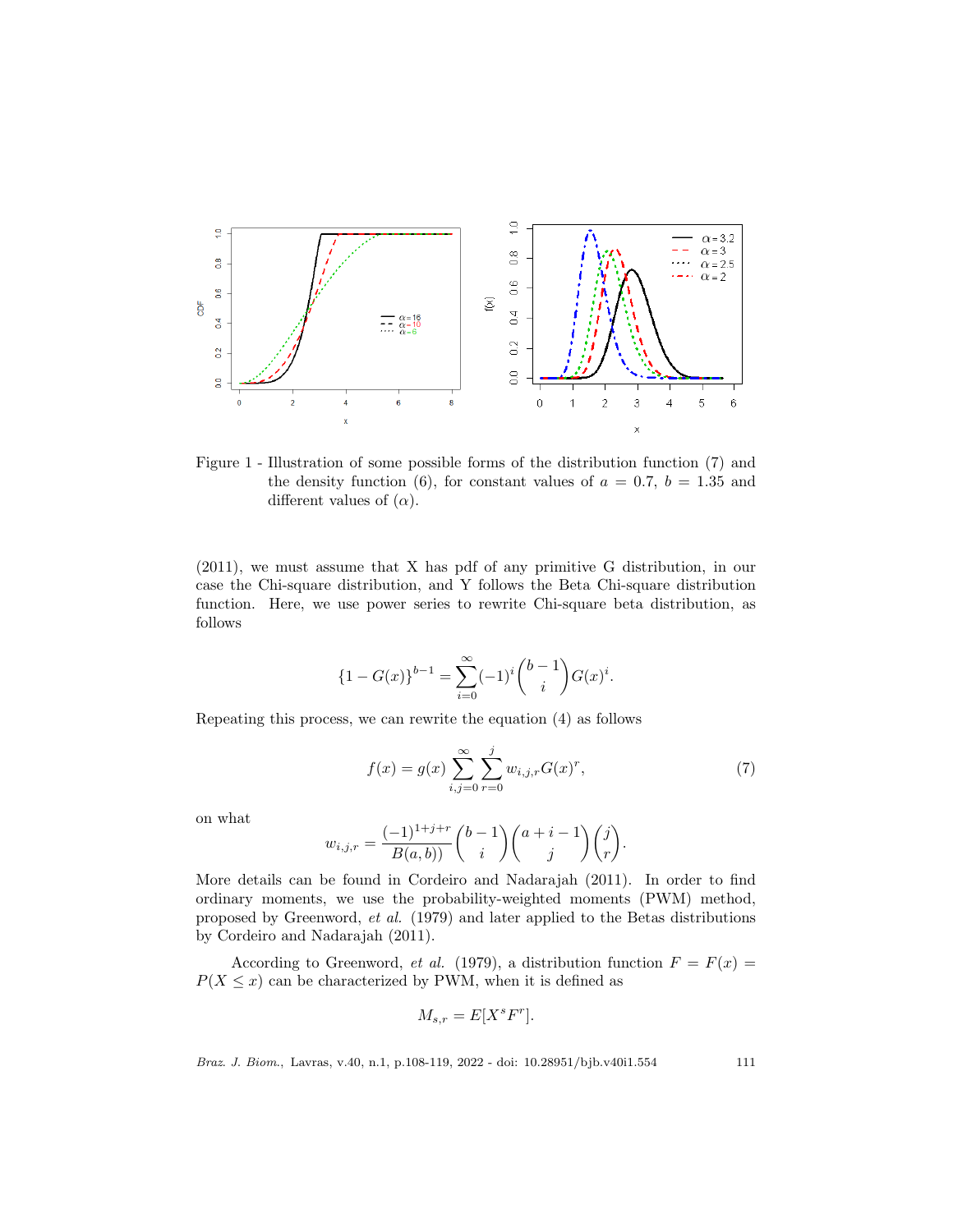Consider that  $X$  has pdf of any  $G$  distribution function and  $Y$  follows the pdf of the beta G distribution. So, we have to  $a \in \mathbb{Z}$ 

$$
\mu_s' = \sum_{r=0}^{\infty} w_r M_{s,r+a-1},\tag{8}
$$

is for a real non integer,

$$
\mu_s' = \sum_{r=0}^{\infty} w_r M_{s,r}.
$$
\n(9)

#### 3.1 Moments of the beta Chi-square

The sth moment of the Y can be expressed in terms of the  $(s, r)$ th PWM of X; i.e.,  $M_{s,r}$ . We should still consider  $\sum_{r=0}^{\infty} w_r = 1$  and  $\sum_{l,j=0}^{\infty} \sum_{r=0}^{j} w_{l,j,r} = 1$ . With the formulas above obtained by Cordeiro and Nadarajah (2011), we can find the moments of Beta Chi-square.

Supposing now that X has a Chi-square distribution with parameter  $\frac{\alpha}{2} > 0$ . We will get  $M_{s,r}$  using series expansion for an incomplete gamma function, namely

$$
\gamma(\alpha, x) = x^{\alpha} \sum_{m=0}^{\infty} \frac{(-x)^m}{(\alpha + m)m!}
$$
 (10)

making the variable change  $\frac{\alpha}{2} = \lambda$  and applying an accumulated Chi-square distribution, it follows

$$
G(x) = \left(\frac{x}{2}\right)^{\lambda} \sum_{m=0}^{\infty} \frac{\left(\frac{-x}{2}\right)^m}{(\lambda+m)m!}.
$$
 (11)

And then

$$
M_{s,r} = \int_0^\infty \frac{x^{s+\lambda-1} \exp(-\frac{x}{2})}{2^{\lambda} \Gamma(\lambda)} \left\{ \frac{\left(\frac{x}{2}\right)^{\lambda}}{\Gamma(\lambda)} \sum_{m=0}^\infty \frac{\left(-\frac{x}{2}\right)^m}{(\lambda+m)m!} \right\}^r dx, \tag{12}
$$

replacing  $\frac{x}{2} = u$  we have

$$
M_{s,r} = \int_0^\infty \frac{(2u)^{s+\lambda-1} exp(-u)}{2^{\lambda} \Gamma(\lambda)} \left\{ \frac{(u)^{\lambda}}{\Gamma(\lambda)} \sum_{m=0}^\infty \left\{ \frac{(-u)^m}{(\lambda+m)m!} \right\} \right\}^r 2du
$$
  

$$
= \frac{2^s}{\Gamma(\lambda)^{r+1}} \int_0^\infty (u)^{s+\lambda-1} exp(-u) \left\{ (u)^{\lambda} \sum_{m=0}^\infty \left\{ \frac{(-u)^m}{(\lambda+m)m!} \right\} \right\}^r du. (13)
$$

The integral in (13) can be obtained from the equations (24) e (25) Nadarajah (2008), how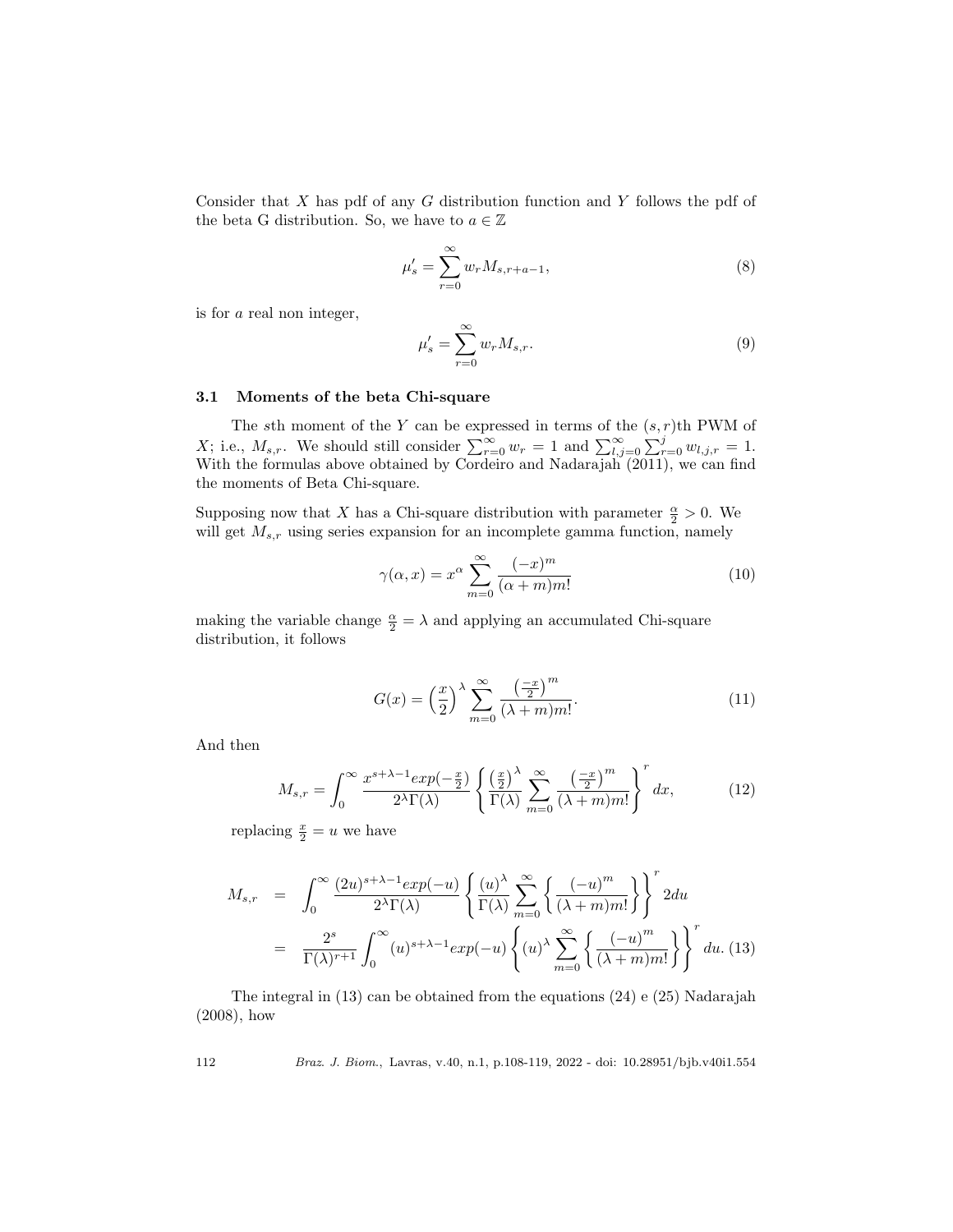$$
M_{s,r} = \frac{2^s}{\Gamma(\lambda)^{r+1}} \left\{ \sum_{m_1=0}^{\infty} \cdots \sum_{m_r=0}^{\infty} \frac{(-1)^{m_1+\cdots+m_r}}{(\lambda+m_1)\cdots(\lambda+m_r)m_1!\cdots m_r!} \right\} * \n\int_0^{\infty} u^{s+\lambda(r+1)+m_1+\cdots+m_r^{-1}} exp(-u) du.
$$
\n
$$
= \sum_{m_1=0}^{\infty} \cdots \sum_{m_r=0}^{\infty} \frac{(-1)^{m_1+\cdots+m_r} \Gamma(s+\lambda(r+1)+m_1+\cdots+m_r)}{(\lambda+m_1)\cdots(\lambda+m_r)m_1!\cdots m_r!}
$$

Using the Lauricella function of type A (EXTON, 1978), it follows that

$$
M_{s,r} = \frac{2^s}{\Gamma(\lambda)^{r+1}} \Gamma(s + \lambda(r+1)) F_A^{(r)}(s + \lambda(r+1); \lambda, \cdots, \lambda; \lambda+1, \cdots, \lambda+1; -1, \cdots, -1).
$$
 (14)

Thus, the moments of the beta Chi-square distribution can be written as infinite weighted sums of the Lauricella function of type A, defined for integer and noninteger real number, replacing (14) in (8) and (9), respectively.

### 4 Hazard functions

Let  $X$  be a continuous random variable with distribution function  $F$ , and probability density function (pdf) f,then the hazard function is given by  $h(x) =$  $f(x)/(1 - F(x))$ . The hazard function of the BCHI distribution is

$$
h(x) = \frac{2^{-\alpha/2} e^{-x/2} x^{-1+\alpha/2} \left(\frac{\gamma(\alpha/2, x/2)}{\Gamma(\alpha/2)}\right)^{a-1} \left(1 - \frac{\gamma(\alpha/2, x/2)}{\Gamma(\alpha/2)}\right)^{b-1}}{\left(B(a, b) - B\left(\frac{\gamma(\alpha/2, x/2)}{\Gamma(\alpha/2)}, a, b\right)\right) \Gamma(\alpha/2)}
$$
(15)

for  $x \ge 0$ ,  $\alpha > 0$ ,  $a > 0$  and  $b > 0$ .

The plots at Fig. 2 show various shapes including monotonically decreasing, monotonically increasing with four combinations of values of the parameters. This flexibility makes the BCHI hazard rate function useful and suitable for behaviors which are more likely to be encountered or observed in the reality.

# 5 Inference

Let  $x = (x_1, \dots, x_n)$  be a random sample of the BCHI distribution with unknown parameter vector  $\theta = (\alpha, a, b)$ . The log likelihood  $\ell = \ell(\theta; x)$  for  $\theta$  is

$$
\ell = \left(\frac{\alpha}{2} - 1\right) \log(x) - \frac{x}{2} - \frac{\alpha}{2} \log(2) + (a - 1) \log((\gamma(\frac{\alpha}{2}, \frac{x}{2}))
$$
  
+ 
$$
(b - 1) \log\left(\Gamma\left(\frac{\alpha}{2}\right) - \gamma\left(\frac{\alpha}{2}, \frac{x}{2}\right)\right) - (a + b - 1) \log\left(\Gamma(\frac{\alpha}{2})\right)
$$
  
- 
$$
\log(\beta(a, b))
$$
 (16)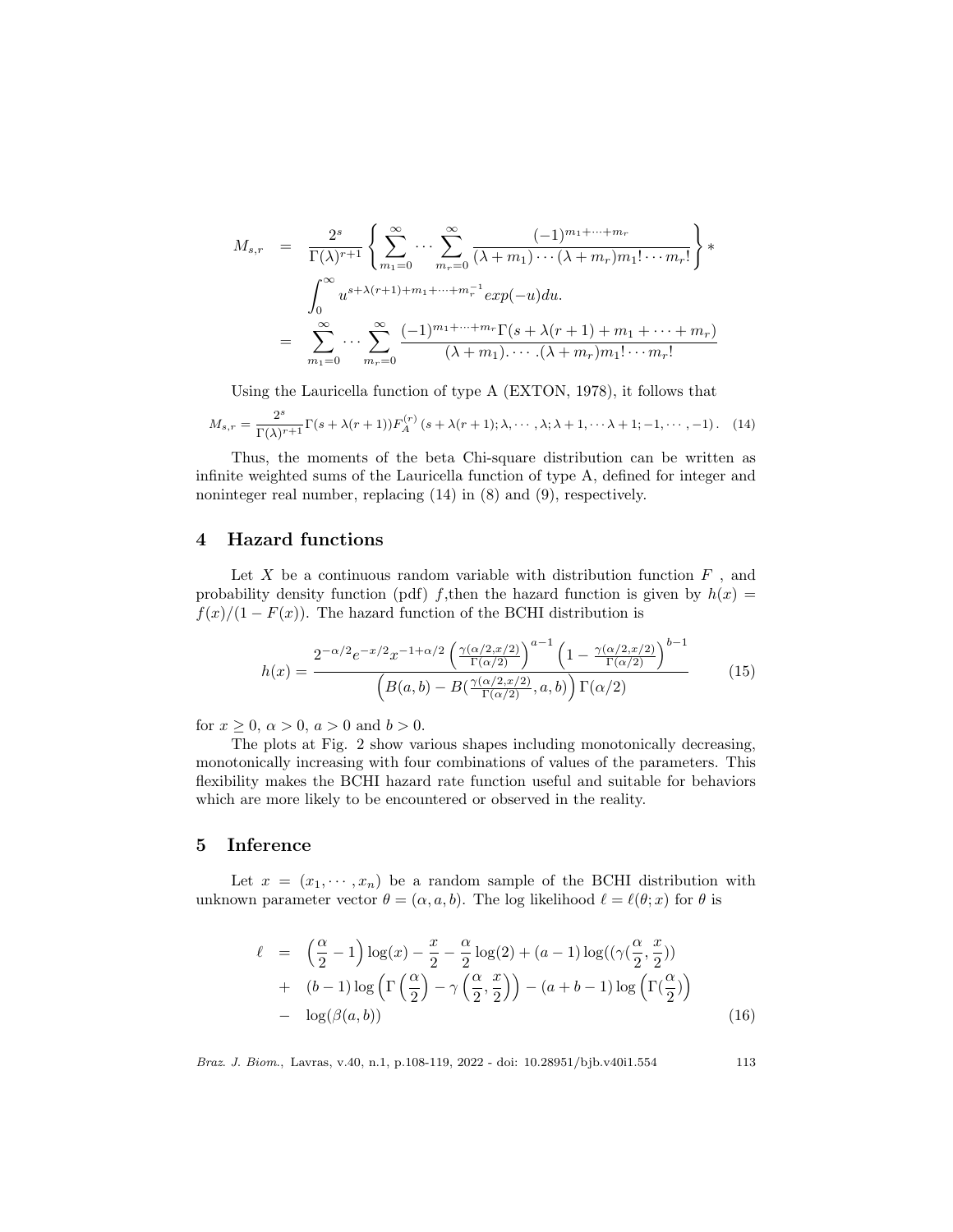

Figure 2 - Plot Hazard Rate Function for selected parameters.

The maximum likelihood estimate (MLE)  $\hat{\theta}$  of  $\theta$  is calculated numerically from the nonlinear equations  $U_{\theta} = 0$  using the EM algorithm. The components of the score vector  $U_{\theta} = (U_{\alpha}, U_{a}, U_{b})^{T}$ , consider  $\frac{\alpha}{2} = \lambda$ , are given by

$$
U_{\lambda} = \sum_{i=1}^{n} \log(x_i) - n \log(2) + (a-1) \sum_{i=1}^{n} \frac{1}{\gamma(\lambda, \frac{x_i}{2})} \{ \gamma(\lambda, \frac{x_i}{2}) \log(\frac{x_i}{2})
$$
  
+ 
$$
Meijer G[\{\{\}, \{1, 1\}\}, \{\{0, 0, \alpha\}, \{\}\}, \frac{x_i}{2}]
$$
  
+ 
$$
(b-1) \sum_{i=1}^{n} \frac{1}{\gamma(\lambda, \frac{x_i}{2})} Meijer G[\ ] - n(a+b-1) PolyGamma[0, \lambda],
$$

the MeijerG and PolyGamma functions were defined by Fields (1972) and Wolfram (1988), respectively.

$$
U_a = -n \log[\Gamma[\lambda]] + \sum_{i=1}^n \log[\gamma[\lambda, \frac{x_i}{2}]] - nPolyGamma[0, a] + nPolyGamma[0, a+b].
$$

$$
U_b = -n \log[\Gamma[\lambda]] + \sum_{i=1}^n \log[\Gamma[\lambda] - \gamma[\lambda, \frac{x_i}{2}]] - n \log Gamma[0, b] + n \log Gamma[0, a+b].
$$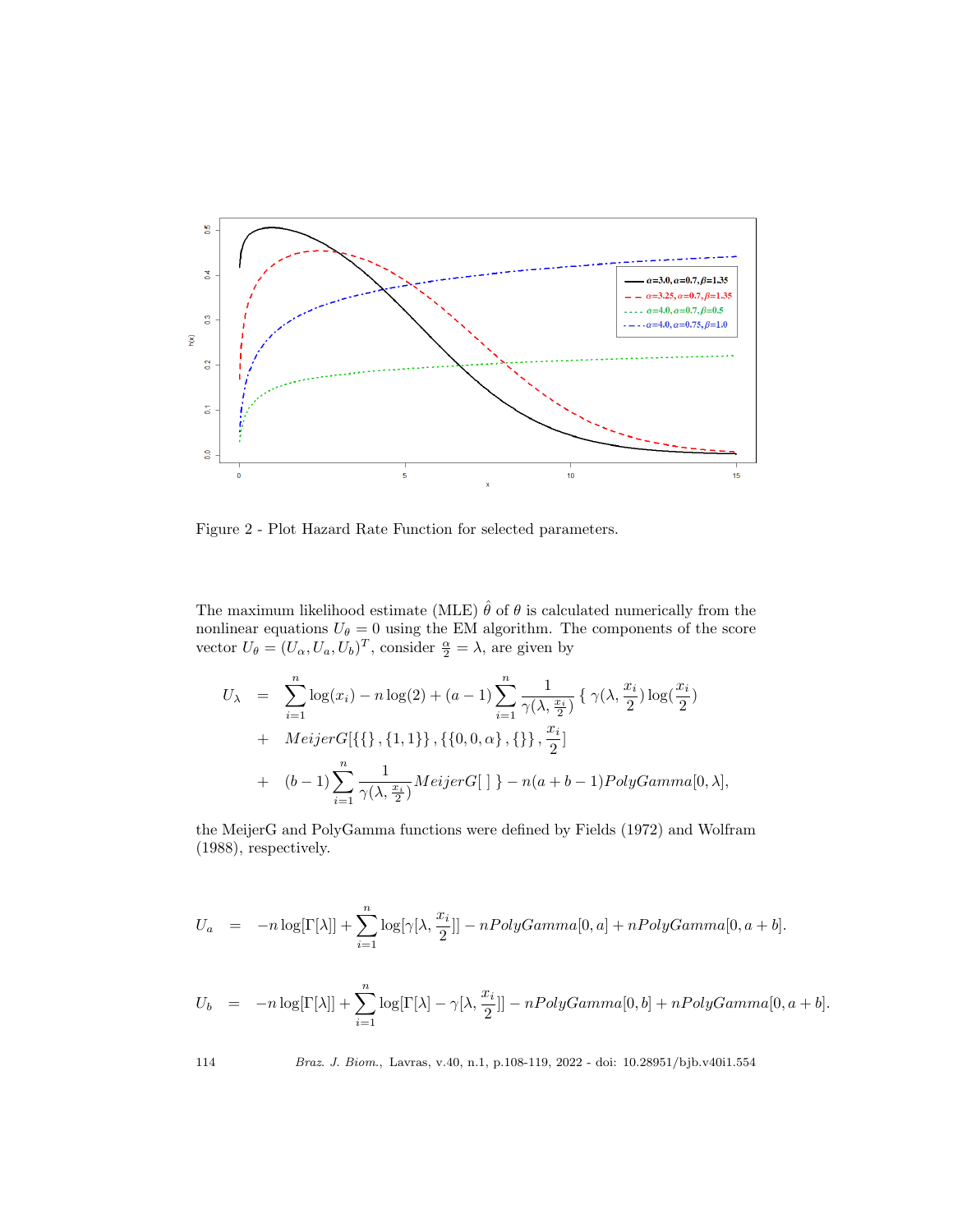The EML's  $\hat{\theta} = (\hat{\lambda}, \hat{a}, \hat{b})^{\top}$  in  $\theta = (\lambda, a, b)^{\top}$  are simultaneously the solutions of the equations  $U_{\lambda} = U_a = U_b = 0$  and can be obtained numerically using the Newton-Raphson method. The observed information matrix can be obtained by  $J_n(\boldsymbol{\theta}) = \frac{-\partial^2 \ell(\theta)}{\partial(\theta)\partial \theta^{\top}} = -U_{ij}$ , for  $i, j = \lambda, a$  and b,

$$
U_{\lambda\lambda} = \sum_{i=1}^{n} \left\{ \frac{-1}{\gamma(\lambda, \frac{x_i}{2})^2} (a-1) \left( \gamma(\lambda, \frac{x_i}{2}) \log(\frac{x_i}{2}) + Meijerc[\{\{\}, \{1, 1\}, \{0, 0, \lambda\}, \{\}\}, \frac{x_i}{2}] \right)^2 + \frac{1}{\gamma(\lambda, \frac{x_i}{2})} (a-1) \left( \log(\frac{x_i}{2}) Meijerc[\{\{\}, \{1, 1\}, \{0, 0, \lambda\}, \{\}\}, \frac{x_i}{2}] \right) + \log(\frac{x_i}{2}) \left( \gamma(\lambda, \frac{x_i}{2}) \log(\frac{x_i}{2}) + Meijerc[\{\{\}, \{1, 1\}, \{0, 0, \lambda\}, \{\}\}, \frac{x_i}{2}] \right) + 2Meijerc[\{\{\}, \{1, 1\}, \{0, 0, \lambda\}, \{\}\}, \frac{x_i}{2}] \right) + \sum_{i=1}^{n} \left\{ \frac{1-b}{\Gamma(\lambda) - \gamma(\lambda, \frac{x_i}{2})} - Meijerc[\{\{\}, \{1, 1\}, \{0, 0, \lambda\}, \{\}\}, \frac{x_i}{2}] + \Gamma(\lambda) PolyGamma(0, \lambda) \right\}^2 + \frac{-1+b}{\Gamma(\lambda + \gamma(\lambda, \frac{x_i}{2}))} (-\log(\frac{x_i}{2}) Meijerc[\{\{\}, \{1, 1\}, \{0, 0, \lambda\}, \{\}\}, \frac{x_i}{2}] \right) \}
$$
  
- 2Meijerc[\{\{\}, \{1, 1, 1\}, \{0, 0, 0, \lambda\}, \{\}\}, \frac{x\_i}{2}] + \Gamma(\lambda) PolyGamma(0, \lambda) )^2 + \frac{-1+b}{\Gamma(\lambda + \gamma(\lambda, \frac{x\_i}{2}))} (-\log(\frac{x\_i}{2}) Meijerc[\{\{\}, \{1, 1\}, \{0, 0, \lambda\}, \{\}\}, \frac{x\_i}{2}] \right) \}  
- 2Meijerc[\{\{\}, \{1, 1, 1\}, \{0, 0, 0, \lambda\}, \{\}\}, \frac{x\_i}{2}] + \Gamma(\lambda) PolyGamma(0, \lambda)

$$
U_{aa} = -nPolyGamma[1, a] + nPolyGamma[1, a + b].
$$
  
\n
$$
U_{bb} = -nPolyGamma[1, b] + nPolyGamma[1, a + b].
$$
  
\n
$$
U_{\lambda a} = \sum_{i=1}^{n} \frac{\gamma(\lambda, \frac{x_i}{2}) \log(\frac{x_i}{2}) + MeijerG[\{\{\}, \{1, 1\}, \{0, 0, \lambda\}, \{\}\}, \frac{x_i}{2}]}{\gamma(\lambda, \frac{x_i}{2})} - nPolyGamma[0, \lambda].
$$
  
\n
$$
U_{\lambda b} = \sum_{i=1}^{n} \frac{-\gamma(\lambda, \frac{x_i}{2}) \log(\frac{x_i}{2}) - MeijerG[\{\{\}, \{1, 1\}, \{0, 0, \lambda\}, \{\}\}, \frac{x_i}{2}]}{\Gamma(\lambda) - \gamma(\lambda, \frac{x_i}{2})} - nPolyGamma[0, \lambda].
$$
  
\n
$$
U_{ab} = 0.
$$

We can calculate the likelihood ratio (LR) test to test some sub-models of the BCHI distribution. For example, we can use  $LR$  to check whatever the fit using the BCHI distribution is statistically "best" than an fit using the  $\chi^2$  distribution, for a given data set. Consider the partition  $\theta = (\theta_1^\top, \theta_2^\top)$  the vector of parameters of the BCHI distribution, where  $\theta_1$  is a subset of parameters of interest and  $\theta_2$ is a subset of perturbation parameter vectors. The LR statistic for testing null hypotheses  $\mathcal{H}_0: \theta_1 = \theta_1^{(0)}$  versus the alternative hypothesis  $\mathcal{H}_1: \theta_1 \neq \theta_1^{(0)}$  it is given by  $w = 2 \{ \ell(\hat{\theta}) - \ell(\tilde{\theta}) \},$  being  $\hat{\theta}$  and  $\tilde{\theta}$  are the MLE's under the null hypothesis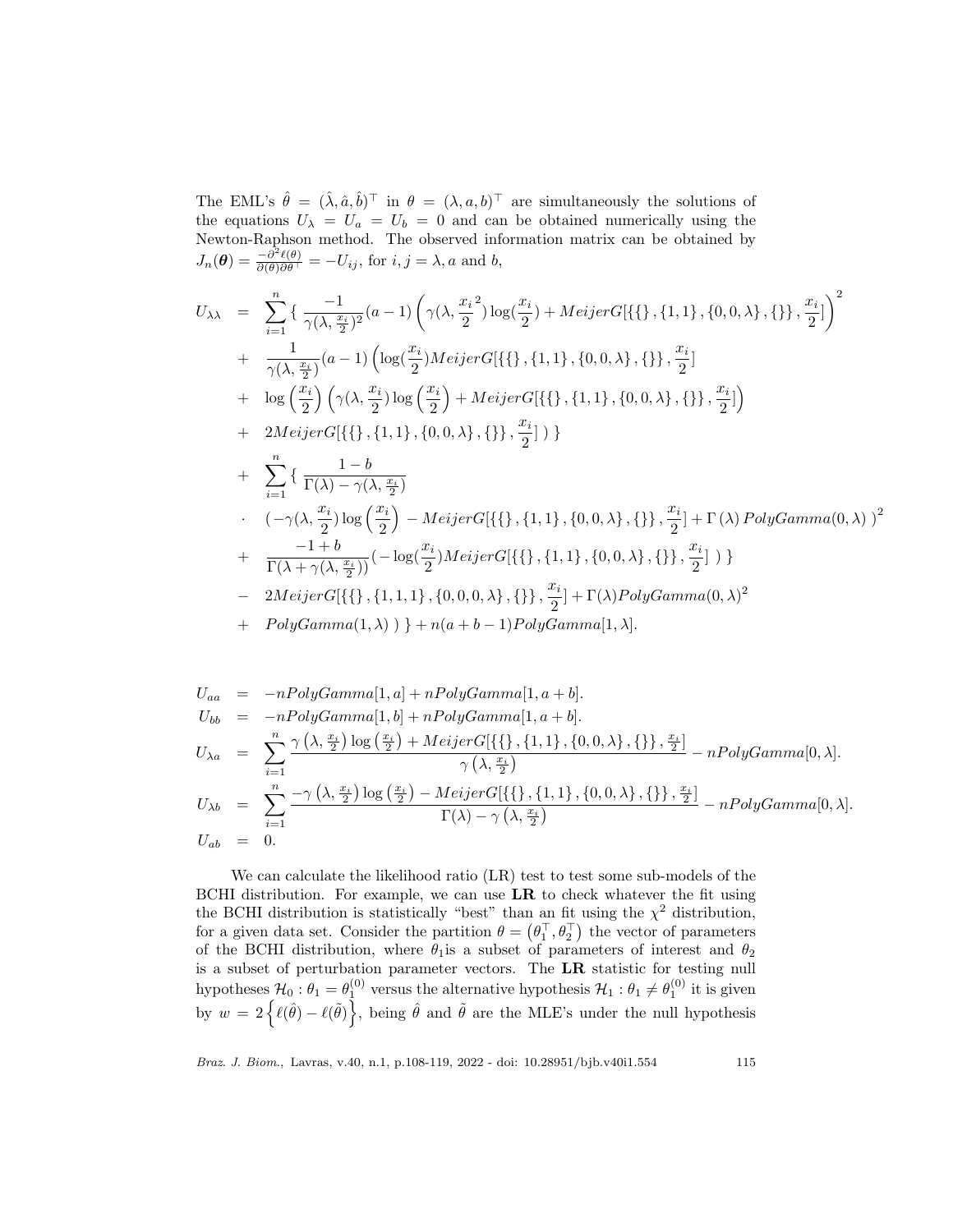and the alternative, respectively, and  $\theta_1^{(0)}$  is a specified parameter vector. The w statistic is asymptotically distributed  $(n \to \infty)$  for  $\chi^2_k$ , where k is the size of the subset of interest  $\theta_1$ . Then, we can compare the BCHI model against the model  $\chi^2$  to test  $\mathcal{H}_0: a = b = 1$  versus  $\mathcal{H}_1: a \neq b \neq 1$  and the LR statistic becomes  $w = 2 \left\{ \ell \left( \hat{\lambda}, \hat{a}, \hat{b} \right) - \ell \left( \tilde{\lambda}, 1, 1 \right) \right\}$ , where  $\hat{\lambda}, \hat{a}$  and  $\hat{b}$  they are the MLE's in  $\mathcal{H}_1$  e  $\tilde{\lambda}, \tilde{a}$ e  $\tilde{b}$  are MLE's under  $\mathcal{H}_0$ .

Non-nested distributions can be compared based on the Akaike information criterion given by the formula  $AIC = -2l(\hat{\theta}) + 2p$  and the Bayesian information criterion defined by  $BIC = 2\ell(\hat{\theta}) + p \log(n)$ , being p the number of parameters in the model. The lowest value distribution of any of these criteria (among all the distributions considered) is generally considered the best choice to describe the data set.

## 6 Application

In this section, the Beta Chi-square distribution was adjusted using a real database and then compared with the Chi-square distribution in order to compare them and verify their potentiality. The data set represents the survival times, in weeks, of 33 patients suffering from acute Myelogeneous Leukemia. These data have been analyzed by Feigl and Zelen (1965). The data set was recently studied by Woll et al.  $(2014)$  and Altun et al.  $(2021)$ . Obtaining the maximum likelihood estimates (MLEs) for the distribution parameters, the maxLik function in maxLik-package of the statistical software R was used, and the iteration method was Newton Raphson. The estimated values of the parameters, the Hannan-Quinn information criterion (HQC), Akaike Information Criterion (AIC), Bayesian Information Criterion (BIC) are presented in the Table 1.

The Figure 3 shows the fits of the BCHI and Chi-square. According to the illustration, the good fit of the BCHI distribution is observed.

Table 1 lists the MLEs of the models parameters BCHI and Chi-square, and the statistics AIC and BIC. These results show that the BCHI distribution has the lowest statistics and so it could be chosen as the best model.

| for the acute myelogeneous data          |     |                         |     |          |     |       |
|------------------------------------------|-----|-------------------------|-----|----------|-----|-------|
| MODEL                                    | HOC | AIC                     | BIC | $\alpha$ |     |       |
| BCHL                                     |     | 870.969 869.459 873.948 |     | - 17     | 0.7 | 1.341 |
| Chi-square 969.036 968.533 970.029 17.93 |     |                         |     |          |     |       |

Table 1 - The statistics HQC, AIC and BIC and estimates of the model parameters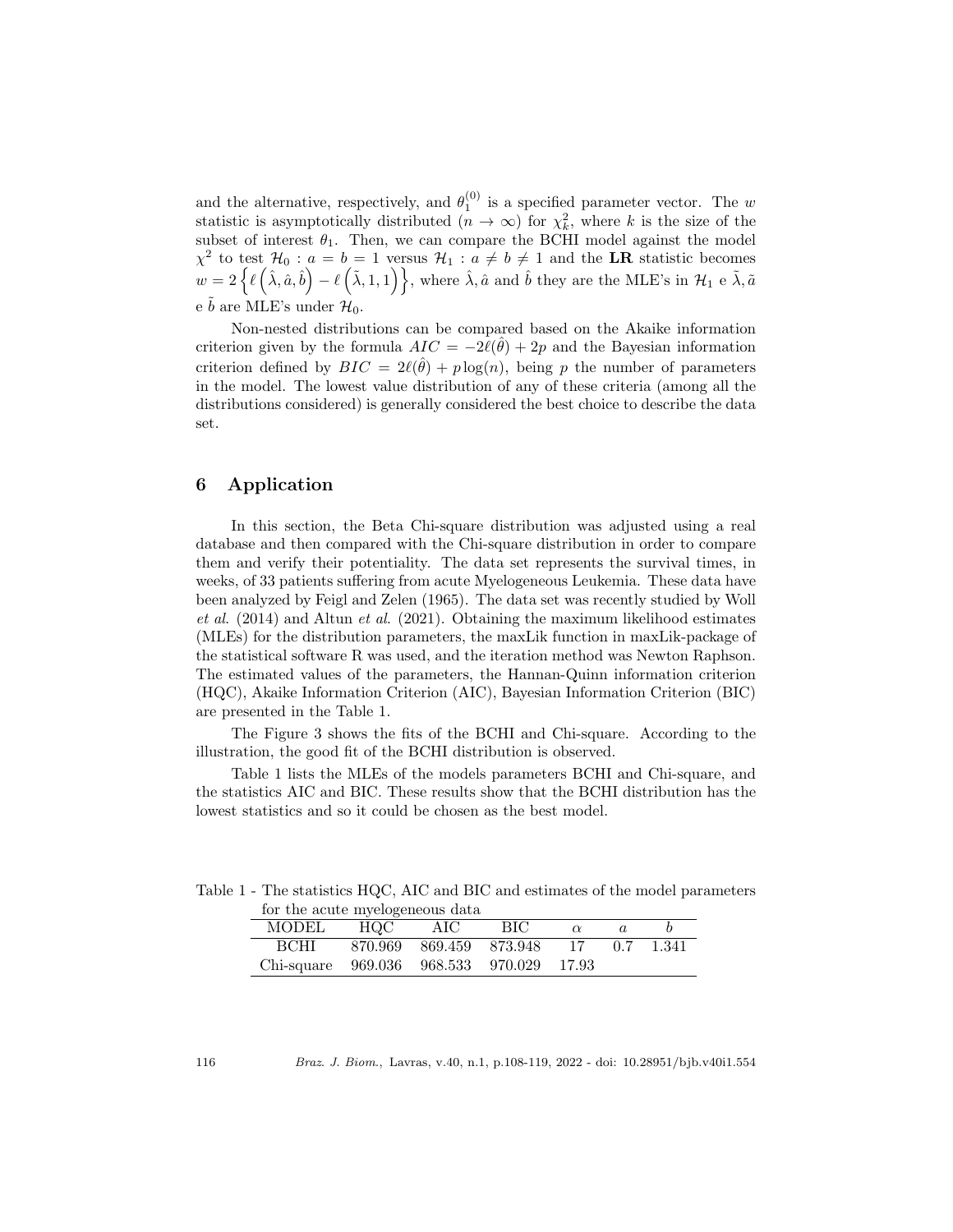

Figure 3 - The histogram of the acute myelogeneous data and the estimated fitted distributions.

### 7 Conclusions

In this work, we define a new model called Beta Chi-square distribution. It is observed the new distribution of three parameters is quite similar in nature to the distribution Chi-square. Although the new distribution is more flexible due the fact it has more parameters than the primitive distribution.

Finally, we adjusted the BCHI model to a set of real data and observed that the new distribution performed better than the compared model, according to the statistics presented.

SACRAMENTO, K.P. N.; SACRAMENTO, V. P. Distribuição Beta Chi-quadrado propriedades e aplicações. Braz. J. Biom., Lavras, v.40, n.1, p.108-119, 2022.

- RESUMO: Neste artigo, apresentamos a distribuição de três parâmetros, denominada distribuição Beta Qui-quadrado (BCHI), que contém a distribuição Qui-quadrado como um submodelo. Sua função de densidade pode ser expressa como uma combinação linear da função de densidade qui-quadrado. Algumas propriedades estruturais desta distribuição, como os momentos e a função de risco são apresentados. As estimativas dos parâmetros do modelo são realizadas usando o método de Máxima Verossimilhança. Obtemos a matriz de informação observada e discutimos métodos de inferência. Para demonstrar a utilidade da distribuição, um conjunto de dados real é analisado.
- PALAVRAS-CHAVE: Momentos; Função de risco; Método de máxima verossimilhança; Matriz de informação observada.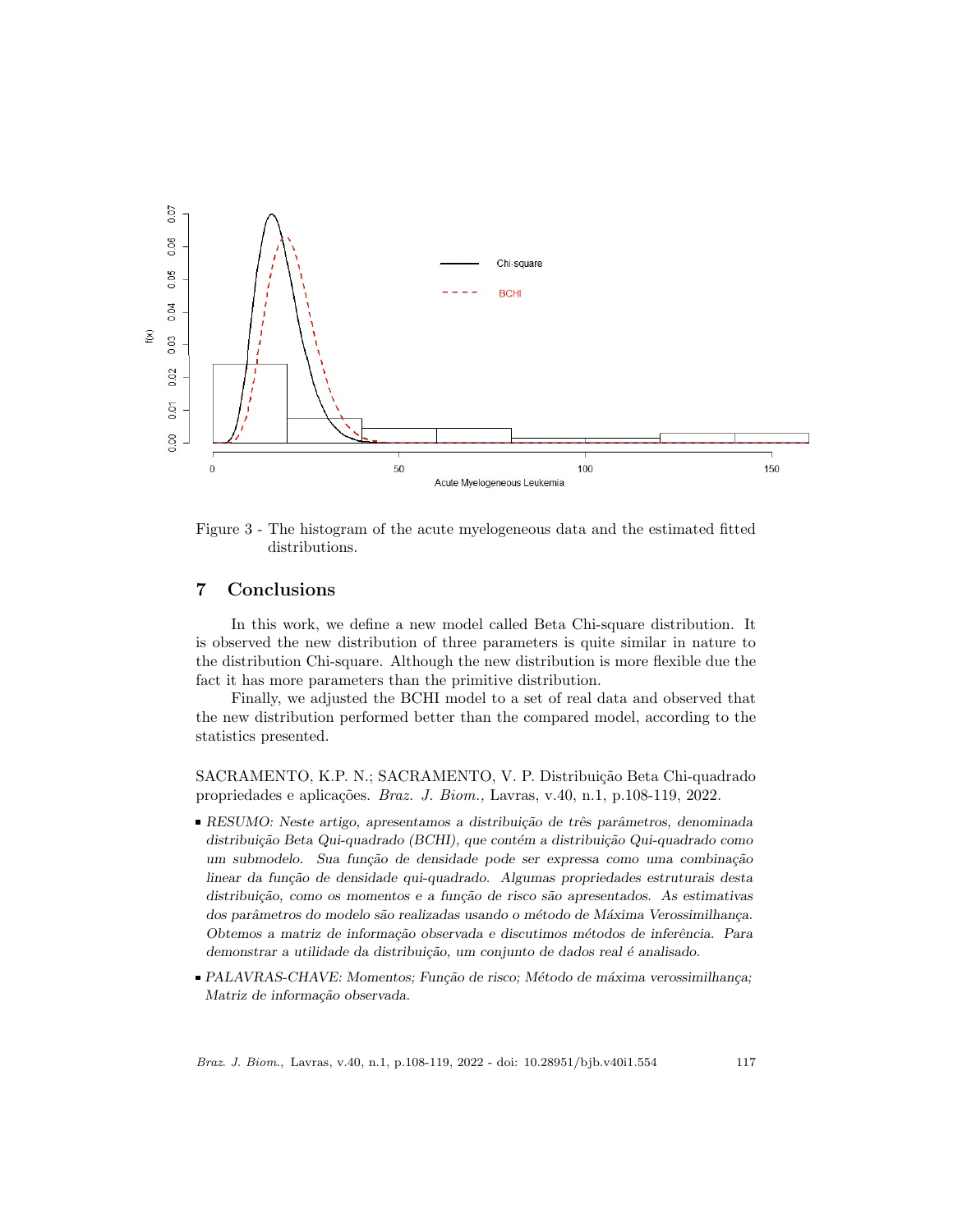### References

ALTUN, E; KORKMAZ, M. C.; MORSHEDY, M.;ELIWA, M. S. The extended gamma distribution with regression model and applications [J]. AIMS Mathematics v.6, n.3, p.2418-2439, 2021.

BIENAYMÉ, I. J. Mémoire sur la probabilité des résultats moyens des observations; demonstration directe de la règle de Laplace, Mémoires de L'Académie de Sciences de L'lnstitut de France, Paris, Series Etrangers, V. 5, 513-558, 1838.

BROWN, B.W.; FLOYD, M. S; LEVY, L.B. The log F: a distribution for all seasons. Computational Statistics, V. 17, 47-58, 2002.

CORDEIRO, G. M.; NADARAJAH, S. Closed-form expressions for moments of a class of beta generalized distributions, Brazilian Journal of Probability and Statistics, Vol. 25, No. 1, 14-33.

CORDEIRO, G. M. et al. The beta generalized gamma distribution. Statistics, v.47, n.4, 888-900, 2012.

ELBATAL, I. et al. The Modified Beta Gompertz Distribution: Theory and Applications. Mathematics, v. 7, n. 1, p. 3, 2019.

EUGENE, N.; LEE, C.; FAMOYE, F. Beta-normal distribution and its applications. Communications in Statistics-Theory and methods, v. 31, n. 4, p. 497-512, 2002.

FEIGL, P.; ZELEN, M. Estimation of exponential survival probabilities with concomitant information. Biometrics, p. 826-838, 1965.

FIELDS, J. L. The asymptotic expansion of the Meijer G-function. Mathematics of Computation, v. 26, n. 119, p. 757-765, 1972.

FUJIKOSHI, Y. A method for improving the large-sample chi-squared approximations to some multivariate test statistics, Amer. J. Math. Management Sci., v. 17, n. 1-2, p. 15-29, 1997.

FUJIKOSHI, Y. Transformations with improved chi-squared approximations, J. Multivariate Anal. v. 72, n. 2, p. 249-263, 2000.

FUJISAWA, H. Improvement on chi-squared approximation by monotone transformation, J. Multivariate Anal. v. 60, n. 1, p. 84-89, 1997.

GARCIA, P. M. A.; NUNEZ-ANTÓN, V. On the chi-square approximation to the exact distribution of goodness-of-fit statistics in multinomial models with composite hypotheses, British J. Math. Statist. Psych. v. 57, n. 1, p. 73-96, 2004.

GREENWORD, J. A. et al. Probability weighted moments: definition and relation to parameters of several distributions expressable in inverse form. Water resources research,v. 15, n. 5, p. 1049-1054, 1979.

GUPTA, A. K; Nadarajah, S. The Handbook of the Beta Distributions and Its Applications. CRC press, 2004.

HALL, P. Chi-squared approximations to the distribution of a sum of independent random variables, The Annals of Probability, p. 1028-1036, 1983.